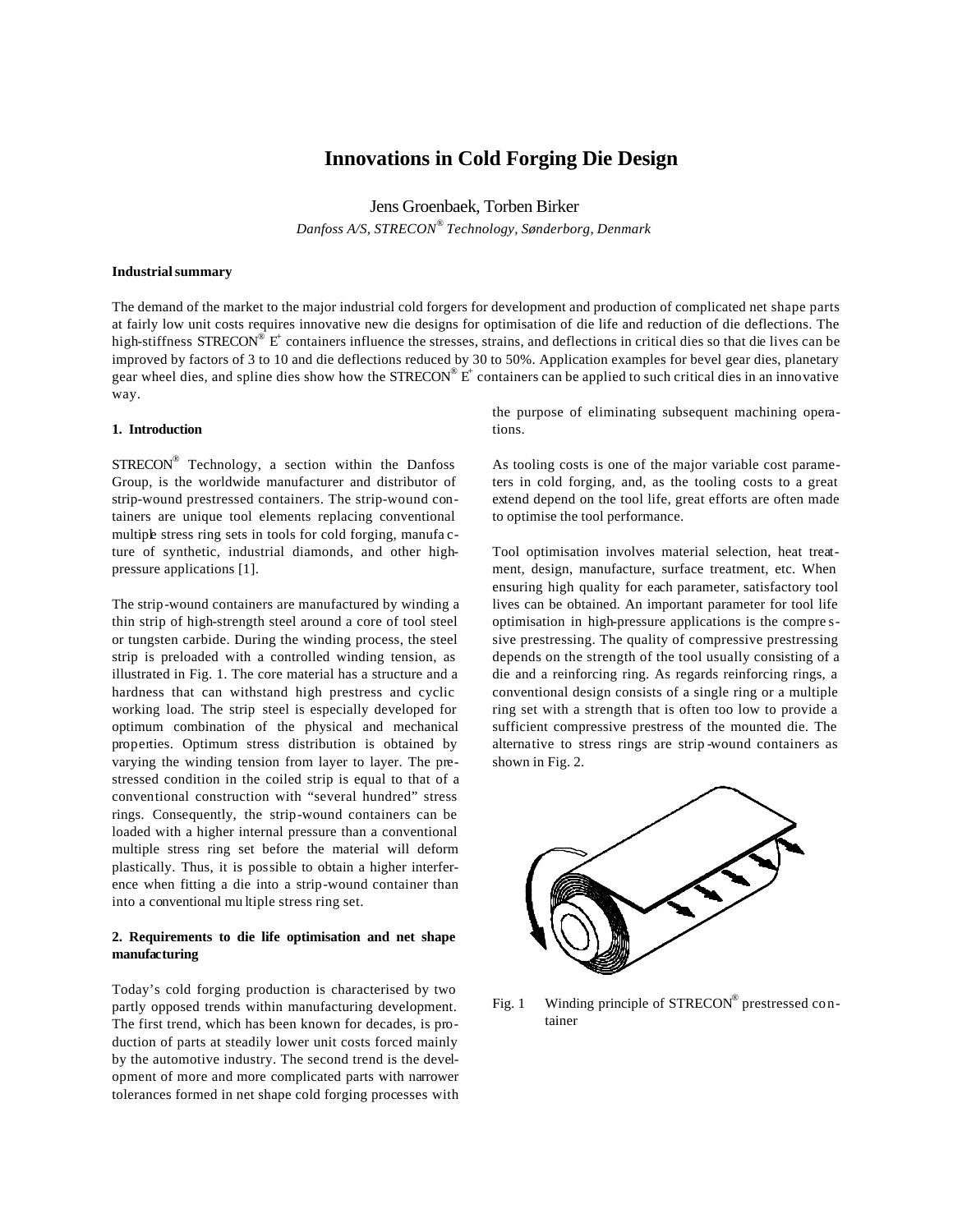

Fig. 2 Layout of STRECON® prestressed container

Strip-wound containers are characterised by a strength that is twice or three times as high as that of conventional stress rings. The high strength makes it possible to provide an optimum prestress of the die leading to die life improvements of 2 to 10 times depending on the applic ation.

The long-term trend of producing cold forged parts with closer tolerances combined with the development of tool designs, tool manufacturing processes, and quality control has made it possible during the last years to produce complicated parts with high tolerance demands. Examples of such parts are transmission gear wheels, planetary gear wheels, and front wheel drive parts. To obtain success with net shape parts, the cold forging process must compete with fine-machining and grinding processes both economically but also, which is of equivalent importance, technologically as regards dimensional accuracy and surface quality. World-wide, even the most advanced cold forging industries are facing the technological challenge of improving the quality of cold forged gear profiles by 1 or 2 tolerance grades to be able to compete with fine-machining and grinding processes. To overcome this challenge of a stable production of transmission gear wheels with very accurate tolerances, it is absolutely necessary to apply new innovative tool designs. A special challenge on the market is that these complicated net shape parts right from the beginning have to be produced at fairly low costs to be competitive with the alternative manufacturing processes.

#### **3. High-stiffness strip-wound containers**

An innovative development within die design during the last years is the high-stiffness strip-wound container also known as the STRECON®  $E^+$  container [2,3]. This stripwound container differs from the usual STRECON® container as the very thick winding core, on which the strip is wound, is made of tungsten carbide, see Fig. 3. As the tungsten carbide has a Young's modulus of 500 to 580 GPa,

The high stiffness of the  $S T RECON^{\circledast} E^{+}$  container reduces the strains and stresses in the die during the cold forging process. Thus, cold forged parts with complex geometries and small radii, such as bevel gears and planetary gear wheels, can be produced in high and profitable volumes. With dies mounted in conventional stress rings, it is only possible to produce small and unsatisfactory volumes per die.

The use of  $\text{STRECON}^{\circledast}$   $E^+$  containers will lead to a considerable reduction of the die costs, and thus, to a reduction of the tool costs per produced part. Another advantage of the high-stiffness  $STRECON^{\circledast}$   $E^+$  container are the reduced deflections in the die during the cold forging process. This leads to improved accuracy of the cold forged part which is very important in the production of high complexity net shape or near net shape parts.

## **4. New designs for optimisation of die life**

For some years, the high-stiffness  $STRECON^{\circledast}E^{+}$  containers have been used for new die designs which in conventional production suffer from low die lives and critical tool economy. The following examples demonstrate how STRE- $CON^{\otimes}$  E<sup>+</sup> containers can be used for optimisation of die lives for geometrically simple parts as well as for parts with complicated shapes.

## **4.1 Die life improvement for hollow shaft die**

A major European automotive company is producing hollow shafts for front wheel drives in large quantities. In the process of optimising the properties of the final product, various parameters such as material, geometry, and relative dimensions have been modified in comparison to a similar product of a previous generation.



Fig. 3 Layout of STRECON® E<sup>+</sup> prestressed container for manufacture of geometrically complex parts

At production start, it turned out that these changes, each of which seemed to be of minor importance, summarised in a change of the die load that changed the die life remarka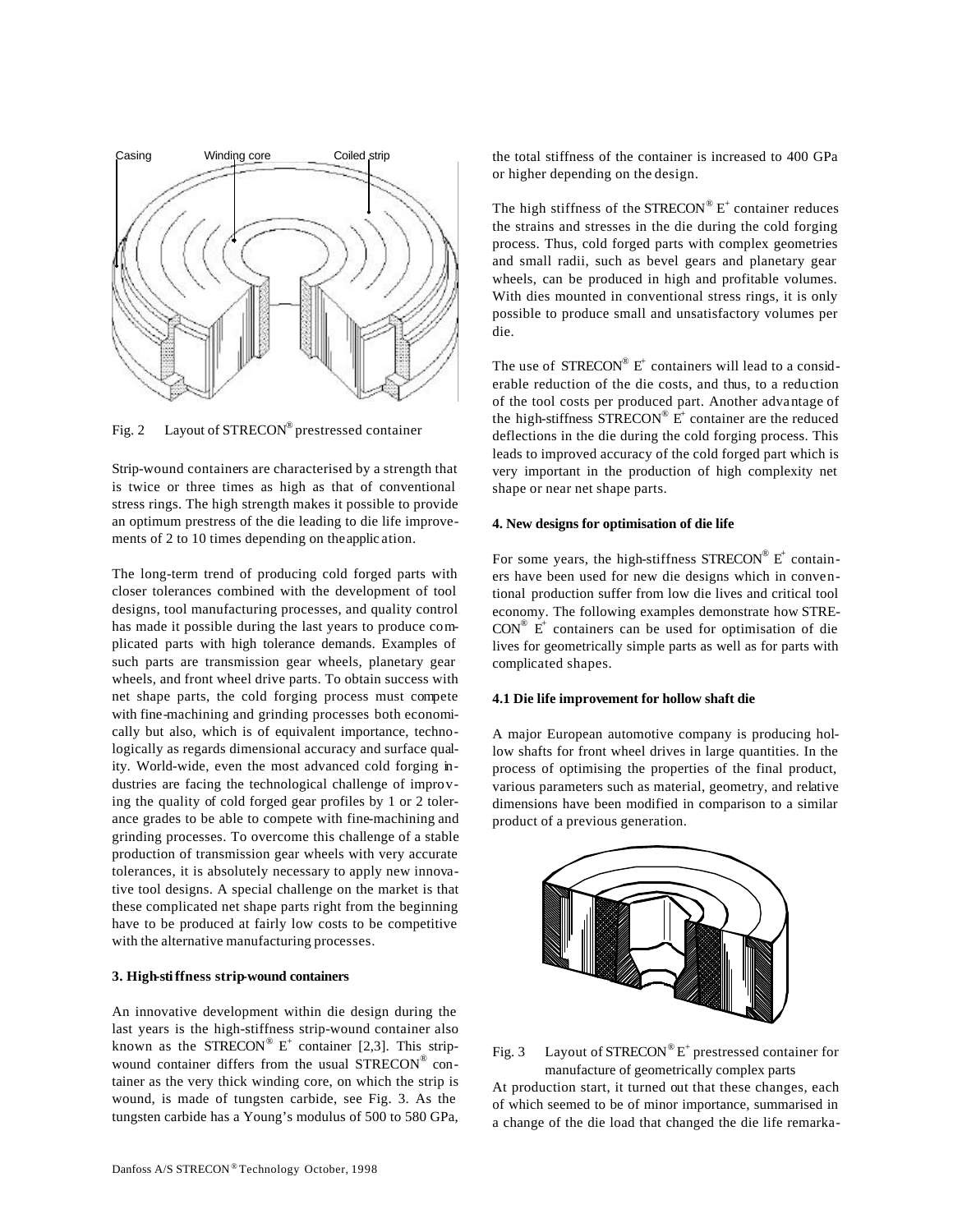bly in negative direction. The optimised die set-up is illustrated by the upper cylindrical die in Fig. 4. With the purpose of optimising the die life by use of STRECON® containers, the forming process was first analysed by means of the cold forging simulation programme, DEFORM. The simulation showed that the changes incorporated in the new die design led to a critical increase in the local die load so that the radial pressure locally clearly exceeded the permissible pressure of the tungsten carbide die that was mounted in a double stress ring set. A finite-element analysis showed that even with an optimised conventio nal die, it would not be possible to obtain a sufficiently high loadability to avoid very early die failures. The analysis also showed that with a die prestressed by a normal STRECON® container, an improved but still low die life had to be expected as the stress and strain ranges and the accumulated plastic work at the most critical point of the die exceeded acceptable values.

An analysis of a die mounted in a high-stiffness STRE- $CON^{\otimes}$  E<sup>+</sup> container showed that the increase of the stiffness of the supporting system to double the normal value would reduce the critical parameters (stress and strain range, maximum tensile stress, and accumulated plastic work) to an acceptable level where satisfactory die lives could be expected. The FEM calculations showed that even though the STRECON®  $E^+$  container was initially foreseen for prestressing of sharply notched dies of tool steel or high-speed steel, it could as well be used in an innovative way for the prestressing of geometrically very simple cylindrical dies loaded with by high local pressures.

With three years of production experience where all three designs (conventional double stress ring set, normal  $\text{STRECON}^{\circledR}$  container, and optimised  $\text{STRECON}^{\circledR}$  E<sup>+</sup> container) were tested on a large scale with approx. 1,000 dies, the following average die lives were obtained:

| Conventional double stress ring set            |                           | $N \approx$ | 4.200 |
|------------------------------------------------|---------------------------|-------------|-------|
| pieces                                         |                           |             |       |
| Normal STRECON <sup>®</sup> container          | $N \approx 10,500$ pieces |             |       |
| $STRECON^{\circledR}$ E <sup>+</sup> container | $N \approx 19,300$ pieces |             |       |

The 4.6 times increase in die life resulted in an equal size of reduction of the direct tooling costs and additional saving due to fewer stops, die changes, and quality checks. From the point of view of tool management, it is of course important to obtain high die lives, but another important result of the analysis of die life statistics is that the variation in die life has been considerably reduced from more than a factor of 10 between maximum and minimum die life to a factor of 4. This makes long-term planning of die manufacture, purchase, and stock much more reliable.



Fig. 4 Tool for manufacture of hollow shaft

#### **4.2 Die life optimisation for bevel gear die**

Another illustrative example deals with the analysis and optimisation of a cold forging die for industrial mass production of bevel gears for differentials in automobiles. Further details of the analysis can be seen in [3,4]. Three different tools are analysed. In the first analysis, the die is mounted in a conventional double stress ring. The second and third analyses are both made with dies mounted in STRECON® containers. In the second analysis, the STRE-CON® container has a winding core of hardened tool steel, whereas in the third analysis, a  $STRECON^{\circledast} E^{+}$  container with a winding core of tungsten carbide is used.

The geometries of the bevel gear and the STRECON®  $E^+$ tool are illustrated in Figs. 5 and 6, respectively. Cracks are initiated due to fatigue in the corners of the die leading to unwanted burrs on the cold forged bevel gears and finally to a total failure of the die. In order to increase the die life, it is essential to reduce or even eliminate the tensile stress concentrations in the critical corners of the die. Furthermore, is it important to reduce the amount of plastic work per load cycle. In some way, the plastic work is depended on the stress range, i.e. the difference between the loaded and prestressed conditions. Thus, a reduction of both the tensile stresses and the stress range will lead to improved die life.



Fig. 5 Cold forged bevel gear for differentials in automobiles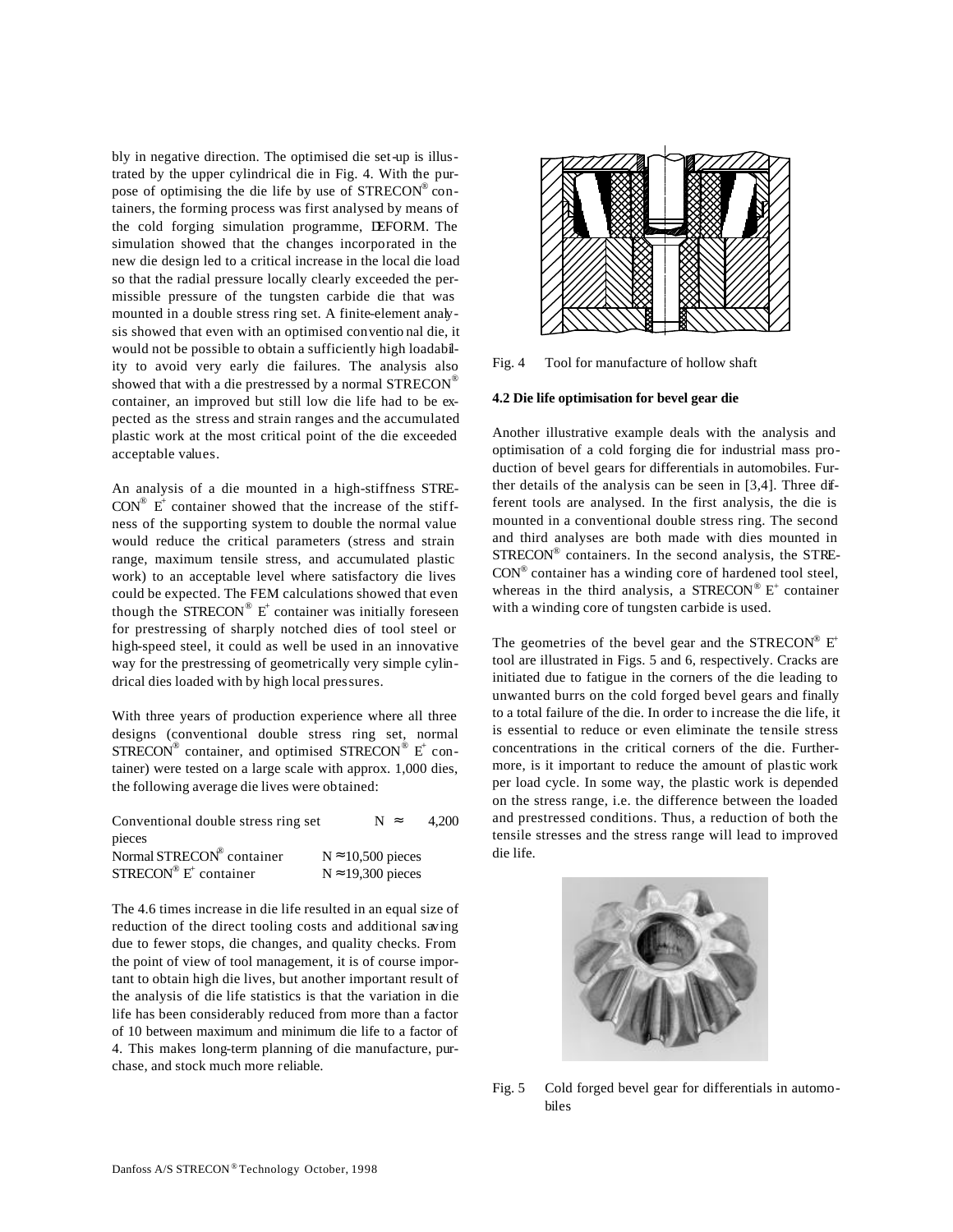An elastic-plastic material behaviour based on a kinematic hardening rule is assumed in the analyses, and the assumed forging load is based on calculations in [5].

Figure 8 illustrates the tangential operational stress distributions for all three analy sed designs. The maximum tangential tensile stress in the conventional tool is 1500 MPa which is a very critical value near the tensile strength of the applied tool steel. For the  $STRECON^{\circledast}$  assembled die, the maximum tangential stress has been reduced to 680 MPa, and furthermore, the region subjected to tensile stress is significantly reduced. In the  $STRECON^{\circledast} E^{+}$  as sembled die, the region subjected to tangential tensile stresses has been completely removed as the maximum tangential stress amounts to 0 MPa. The removal of the tensile stresses in the STRECON<sup>®</sup>  $E^+$  tool is mainly due to the high stiffness of the container which reduces the tangential stress range. The tangential stress range is identical for the conventional and STRECON® tools, as both tools only consist of steel materials with maximum values amounting to 3500 MPa. This value is reduced by 20% to 2800 MPa in the STRE- $CON^{\circledR}$   $E^+$  tool.

The tangential stress-strain relations along the critical edge in the first load cycle of all three designs are illustrated in Fig. 9. The curves clearly illustrate the fracture-mechanical advantages of the STRECON® tool and especially of the  $STRECON^{\circledast}$  E<sup>+</sup> tool. These stress-strain curves were used to predict the die life of the three analysed designs by means of cyclic fatigue tests. The test specimens were loaded uni-axially in cyclic strain control according to the hysteresis loops in Fig. 9 until fracture. For a detailed description of the test, please refer to [6].



Fig. 6 STRECON<sup>®</sup> E<sup>+</sup> tool for manufacture of bevel gear



Fig. 7 Finite-element model of  $STRECON^{\circledR}$  E<sup>+</sup> tool for bevel gear

The test specimen loaded according to the stress-strain condition in the conventional assembled die failed after 440 cycles. It shall be mentioned that the stress-strain condition in the uni-axial test specimen cannot be compared directly with the three-dimensional stress-strain condition of the die. However, as the tangential stresses are the major stresses in the die, the approximation is valid. The test specimen loaded according to the stress-strain condition in the STRECON® assembled die failed after 4700 cycles which is an improvement by a factor of 10 compared with the conventional tool. The test specimen loaded according to the stress-strain condition of the  $\mathrm{STRECON}^{\circledR}$  E<sup>+</sup> assembled die had not failed after 70,000 cycles, and the test was stopped. This is a die life improvement of more than a factor of 160 in comparison to the conventional tool. The lives found in the cyclic fatigue tests can probably not be transferred directly to real-life bevel gear dies, but still, the relative difference in the number of cycles to failure fully justifies the advantage of using STRECON® containers and especially  $\text{STRECON}^{\circledast}$   $E^+$  containers for production of bevel gears.

Also the die deflection for the different prestressing systems was analysed. Figure 10 shows the results from the FEM calculation of the radial die deflection for the conventionally assembled die, the die mounted in a normal STRE- $CON^{\circledast}$  container, and the die mounted in a high-stiffness  $STRECON^{\circledR}$  E<sup>+</sup> container. The calculation clearly demonstrates that the STRECON®  $E^+$  container considerably contributes to the reduction of the radial part tole rance. This has been proved in high-volume production of all three types of dies.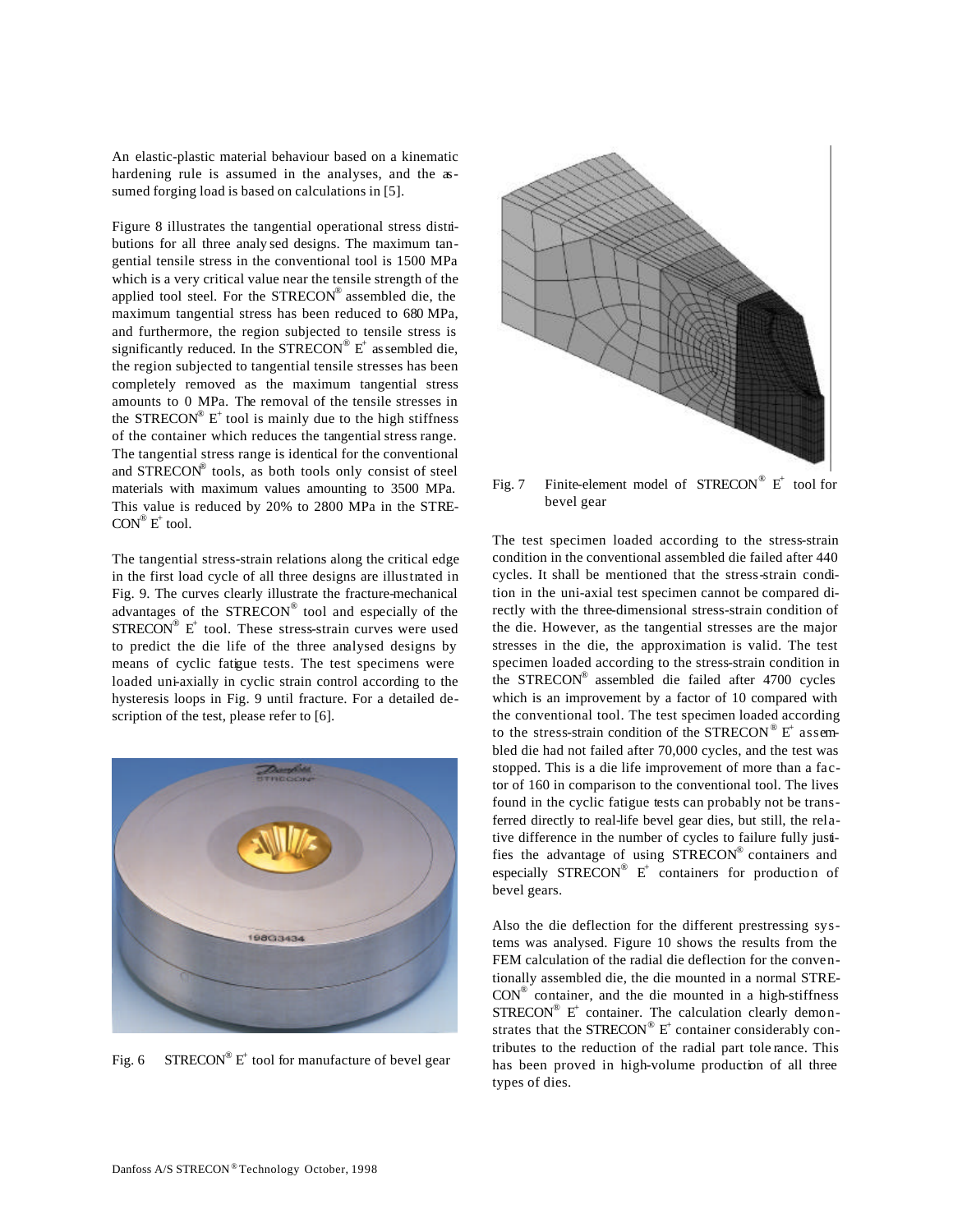

Fig. 8 Tangential operational stress distribution in the die for different designs

The results of the finite-element analyses and the die life predictions of the low-cycle fatigue tests were presented to a customer producing net shape cold forged bevel gears to convince him of the advantage of using STRECON® prestressed containers.

The three investigated bevel-gear designs were tested by the customer in mass production. In the conventional die, cracks occurred in the critical corners after only 500 to 1,000 parts. The cracks led to production stop after 3,500 to 10,000 parts with an average of 7,000 parts. In the STRE-CON® assembled die, cracks were observed after 10,000 to 12,000 parts, but it was possible to produce parts until a total die life of 15,000 to 20,000 parts. The die life for the  $STRECON^{\circledast}$  E<sup>+</sup> assembled die was significantly increased compared to the two other designs. Based on the results from the low-cycle fatigue tests, this was also expected. In the STRECON®  $E^+$  assembled die, cracks occurred in the critical corners after 74,000 to 77,000 produced parts, and an average die life of 80,000 parts was obtained. Additionally, the variation in die life was reduced which means that it is easier to predict a production stop.

By a 7 digit annual production value, the use of the STRE- $CON^{\circledR}$  E<sup>+</sup> container has led to a significant reduction of the tooling costs per part. For the conventional design, the tooling cost per part was US\$ 0.37 which was halved to US\$ 0.15 by use of the  $STRECON^{\circledR}$  design. The cost was further reduced to US\$ 0.034 with the STRECON®  $E^+$  design which is a saving by 90% compared with the conventional tool for bevel-gear production.



Fig. 9a Tangential stress-strain relation along the critical edge of conventional tool



Fig. 9b Tangential stress-strain relation along the critical edge of STRECON® tool



Fig. 9c Tangential stress-strain relation along the critical edge of  $\mathrm{STRECON}^{\circledR}\mathrm{E}^+$  tool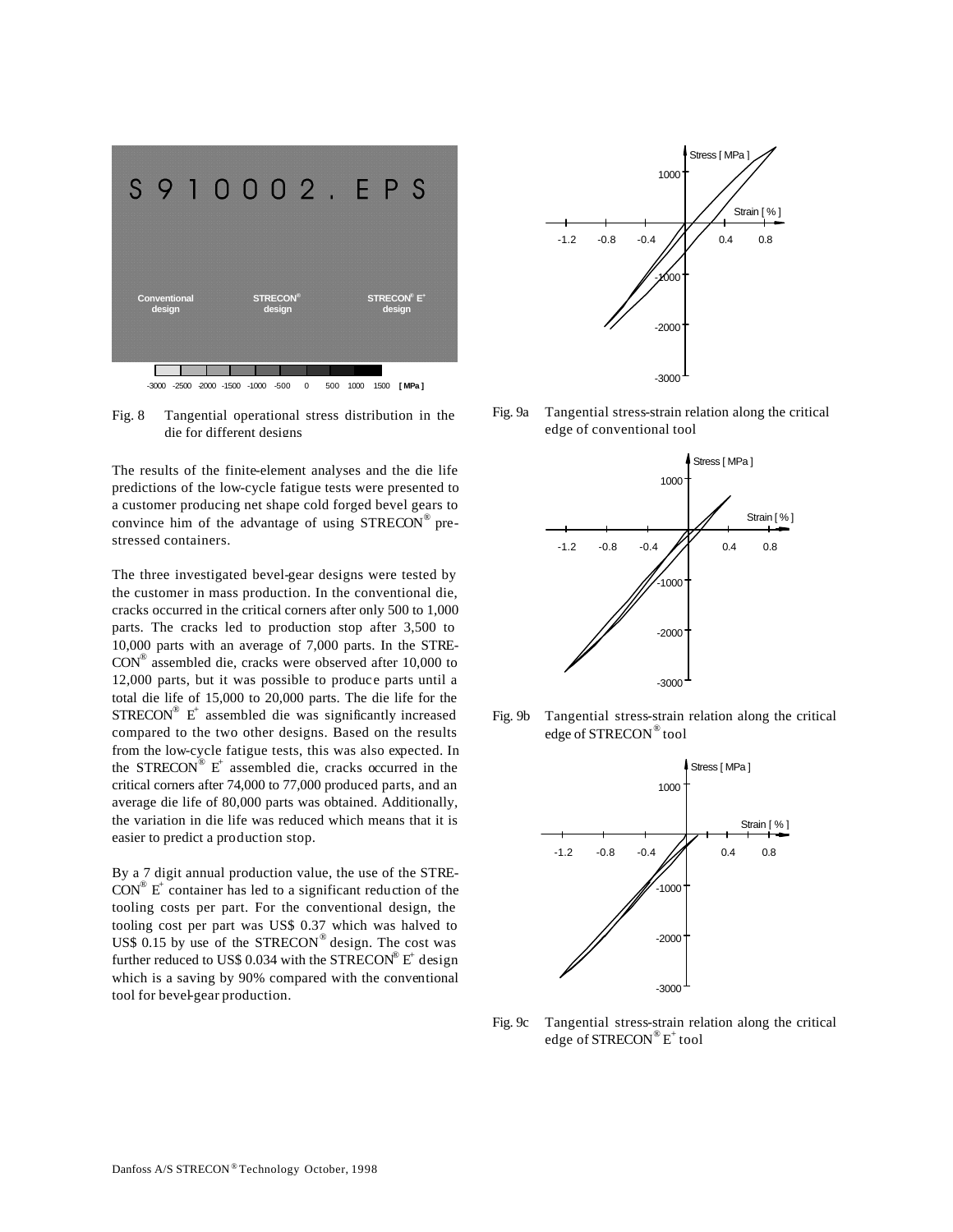

0.000 0.025 0.050 0.075 0.100 0.125 0.150 0.175 0.200 0.225 **[ mm ]**

Fig. 10 Radial deflection in the die during the cold forging process

# **5. New designs for optimisation of net shape manufacturing capability**

The manufacture of net shape parts by metal forming processes is especially complicated in cases where the net shape surfaces to be obtained are geometrically complex and where close dimensional tolerances must be obtained. This is due to the fact that sufficiently accurate shapes and tolerances can only be obtained by more or less complicated corrections of the die shape and die dimensions in relation to the part dimensions as dies deflect elastically under forming pressure. This should be compared to net shape manufacturing by machining where the final shape and accurate dimensions are obtained by less and less material removal as the dimensions approach the final value.

In case of close-tolerance net shape parts, the correction of die dimension and shapes can be very complicated as the dimensional deflection of a die under forming pressure typically is around 10 times larger than the tolerance to be obtained. As the die deflection varies due to variations in the properties of the part material, die temperature, lubricant, and volume of the slugs, compensation can only take place on the basis of an assumed stable mean situation. Unfortunately, it is often so that the variation in die deflection has an equal magnitude as the required part tolerance. Besides overcoming this variation in production and process variables, it is a challenge for the cold forging industry to develop new die designs with reduced die deflection under process or with adjustment or regulation possibilities. As die deflection is almost directly related to the stiffness of the die, the high-stiffness  $S$ TRECON® E<sup>+</sup> container offers valuable features for design of net shape toolings.

As described above, the STRECON $^{\circledR}E^+$  containers have an overall stiffness that is approximately double as high as for steel containers. For the assembled tooling, this means that, depending on the combination of die material and the dimension of the tungsten carbide winding core of the

STRECON<sup>®</sup> E<sup>+</sup> container, die deflection can be reduced by 30 to 50% compared to an all-steel tool. In cases where the die is only loaded over a part of the height, the unloaded levels of the STRECON<sup>®</sup>  $E^+$  container will add significantly to reduction of the die deflection compared to stress rings of steel.

#### **5.1 Analysis of die for planetary gear wheel**

The net shape cold forging of planetary gear wheels is one of the hottest topics of the cold forging industry at the moment. Already in the mid-seventies, it was demo nstrated by Samanta and others, e.g. [7], that planetary gear wheels could be cold forged by mass production methods, but unfortunately, the required accuracy of the final part could not be maintained in volume production. In the meantime, die manufacturing and process control have improved so much that a safe production with accurate tolerances is realistic, and this is the reason why the most innovative cold forging companies have development projects with the aim of penetrating the high-volume market for planetary gear wheels for automatic transmission. But still, almost a quantum leap is necessary before the required tolerances can be maintained without problems in daily high-volume production.

The STRECON®  $E^+$  containers give extremely good possibilities for improving the accuracy of planetary gear wheels as the die deflection can be reduced by 30 to 50%. Figure 11 shows a general layout of the active die for planetary gear wheels. Figure 12 shows the results of an analysis of the die deflection when 50% of the total height of the tool is loaded with internal pressure. The figure shows the calculation results for several positions of the pressure zone and comb inations of die material and prestressing elements.

It is clear, that the lowest deflection is obtained with highspeed steel or tungsten carbide dies mounted in STRE- $CON^{\otimes}$  E<sup>+</sup> containers and with a centre-placed pressure zone. Besides reducing the deflection, the high-stiffness STRECON®  $E^+$  container makes it realistic to apply tungsten carbide for the gear-shaped dies, as the high stiffness reduces the very critical cyclic and tensile stresses in the notches of the die as explained in the bevel gear case.



Fig. 11 STRECON®  $E^+$  tool for manufacture of planetary gear wheel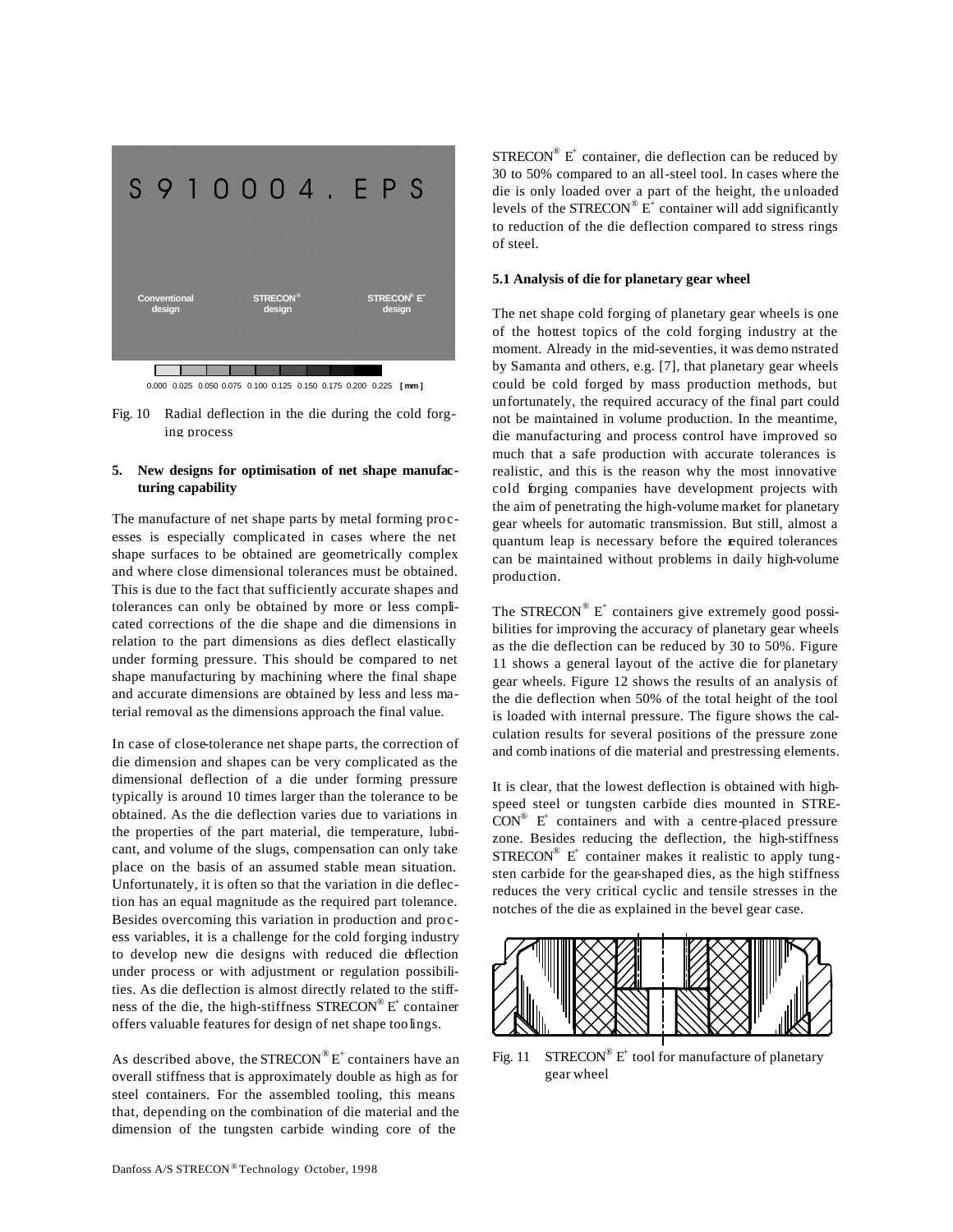

Fig. 12 Die deflections during cold forging of planetary gear wheel

Laboratory and production tests show that the application of high-stiffness  $STRECON^{\circledast}$  E<sup>+</sup> containers can reduce the main part of the critical gear profile tolerance to a level comparable to machined gear wheels. For some tolerances, optimisation of tool manufacturing processes and sequences is still needed.

#### **5.2 Design of dies with adjustable internal diameter**

For spline-shaped dies as well as for other dies with close tolerances, the required, very accurate die manufacture can be problematic and costly. Often, it is seen that out of a series of equal dies, only a part of the dies are acceptable for production as the rest are slightly outside the dimensional tolerances. With the aim of improving the dimensional quality of the produced part and at the same time reducing the dimensional requirements to the die manufacture, a new patented type of adjustable containers, the STRECON<sup>®</sup> VARI-FIT, has been developed. Figure 13 shows the general layout of a container mounted with a die for forming of splines at the end of axles for steering or drive applications.



Fig. 13 STRECON® VARI-FIT prestressed container



Fig. 14 Results of experimental adjustment test

In the STRECON® VARI-FIT container, the die can be placed and locked in different axial positions, and because of the conical surfaces combined with the high stiffness of the STRECON® container, a high-precision adjustment of the internal diameter of the die takes place. After the first mounting of the die, a test pressing is carried out. Based on the results of a dimensional check of the test piece, an adjustment of the die can be carried out so that parts can be produced as high-quality net shape parts. Figure 14 shows the results of an experimental adjustment test. It is obvious that adjustments in the range of 0.01 mm can easily be performed.

# **Conclusion**

The high stiffness of the strip-wound  $\mathrm{STRECON}^{\circledR}$  E<sup>+</sup> container with winding core of tungsten carbide makes it possible to make new innovative die designs where the highstiffness feature is utilised for optimisation of die life or for reduction of die deflections.

For dies mounted in high-stiffness containers, the fatiguelife determining factors: stress and strain level, stress and strain range, and accumulated plastic work, can be reduced to a level where die life improvements by factors of 3 to 10 are obtained.

Die defle ctions due to the working pressure from the part forming, which to a great extend determines the final pro duct tolerances, can be minimised by application of highstiffness containers. For gear-shaped dies where tolerances are very critical, the die deflection can be reduced by 30 to 50%. The application of high-stiffness  $STRECON^{\circledR}$  E<sup>+</sup> containers in combination with accurate dies makes it realistic to produce gear-shaped products such as planetary gear wheels in high volumes with tolerances comparable to machined gear wheels but at lower prices.